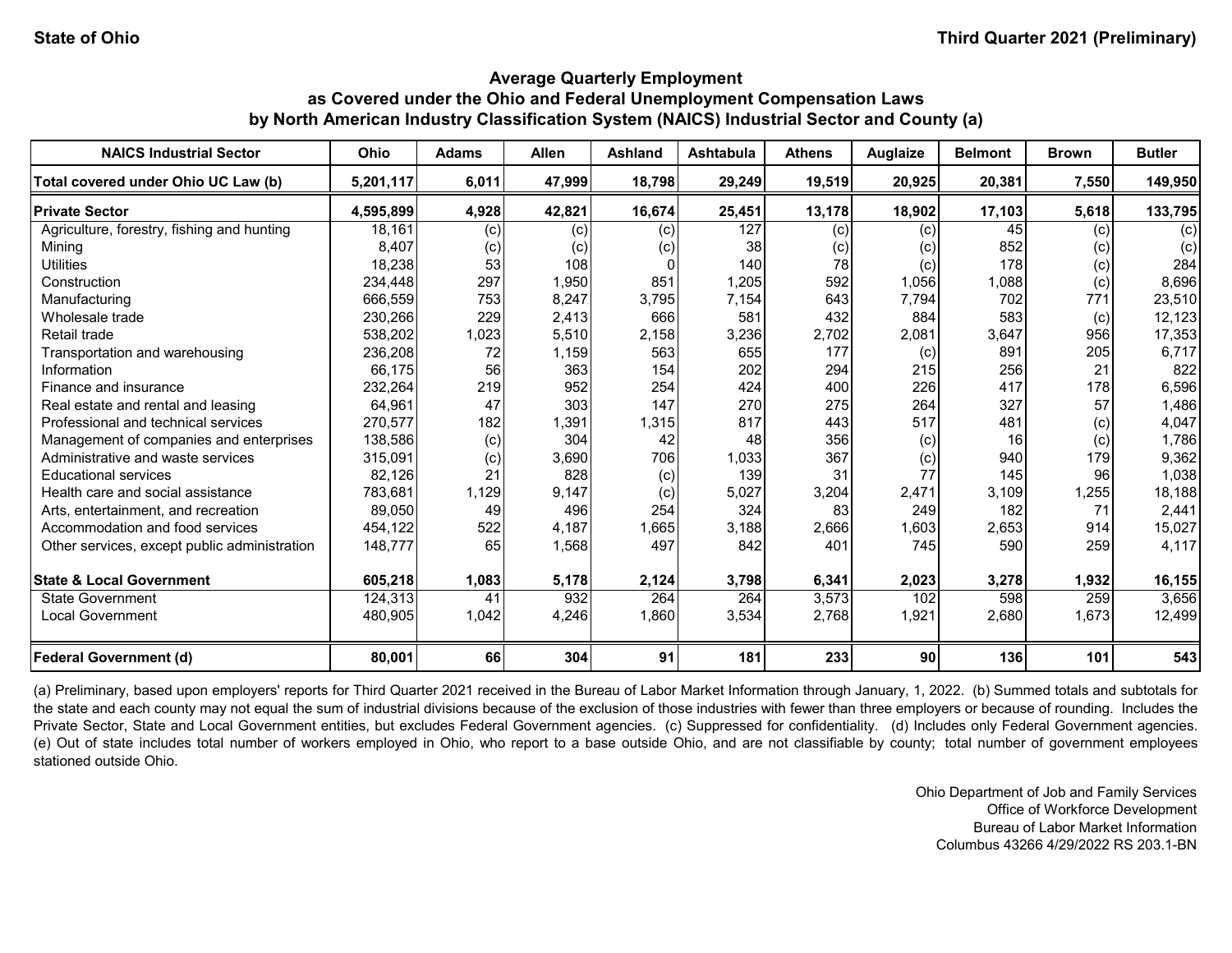| <b>NAICS Industrial Sector</b>               | Carroll | Champaign | <b>Clark</b> | <b>Clermont</b> | <b>Clinton</b> | <b>Columbiana</b> | Coshocton | Crawford        | Cuyahoga | <b>Darke</b> |
|----------------------------------------------|---------|-----------|--------------|-----------------|----------------|-------------------|-----------|-----------------|----------|--------------|
| Total covered under Ohio UC Law (b)          | 5,790   | 9,948     | 44,861       | 58,400          | 18,030         | 27,288            | 9,344     | 12,292          | 681,562  | 17,881       |
| <b>Private Sector</b>                        | 4,835   | 8,161     | 39,144       | 51,807          | 16,009         | 23,402            | 7,997     | 10,681          | 610,230  | 15,971       |
| Agriculture, forestry, fishing and hunting   |         | (c)       | 439          | (c)             | (c)            | 240               | 74        | (c)             | 317      | (c)          |
| Mining                                       | 78      | (c)       | 67           | (c)             | (c)            | 141               | 60        | (c)             | 271      | (c)          |
| <b>Utilities</b>                             | (c)     | (c)       | (c)          | 343             | (c)            | (c)               | 66        | (c)             | 1,247    | 52           |
| Construction                                 | 404     | 193       | 1,187        | 3,712           | 423            | 1,293             | 386       | 419             | 22,693   | 838          |
| Manufacturing                                | 873     | 3,556     | 6,153        | 6,322           | 3,301          | 5,822             | 2,549     | 2,184           | 62,621   | 4,491        |
| Wholesale trade                              | (c)     | (c)       | (c)          | 1,828           | (c)            | (c)               | 168       | 338             | 32,366   | 820          |
| Retail trade                                 | 841     | 941       | 4,754        | 9,285           | 1,522          | 3,289             | 1,211     | 1,339           | 56,241   | 1,976        |
| Transportation and warehousing               | 386     | 239       | 2,466        | 3,059           | 4,318          | 1,084             | 203       | (c)             | 28,951   | 1,072        |
| Information                                  | 30      | 40        | 95           | 1,161           | 564            | 104               | 41        | 33              | 10,590   | 36           |
| Finance and insurance                        | 76      | 161       | 2,226        | 2,294           | 260            | 481               | 183       | 543             | 45,869   | 551          |
| Real estate and rental and leasing           | 57      | 130       | 422          | 1,042           | 129            | 200               | 35        | 58 <sub>l</sub> | 11,645   | 118          |
| Professional and technical services          | (c)     | 272       | 737          | 2,563           | 259            | 472               | (c)       | (c)             | 46,685   | 380          |
| Management of companies and enterprises      | (c)     | (c)       | 1,490        | 569             | 199            | 203               | (c)       | (c)             | 21,289   | 16           |
| Administrative and waste services            | 175     | (c)       | 3,829        | 3,403           | 274            | 1,098             | 269       | 551             | 44,458   | 707          |
| <b>Educational services</b>                  | (c)     | 16        | 554          | 471             | (c)            | 149               | 81        | (c)             | 16,994   | 60           |
| Health care and social assistance            | (c)     | 869       | 6,751        | 5,818           | (c)            | 4,300             | 1,493     | (c)             | 125,529  | 2,266        |
| Arts, entertainment, and recreation          | 125     | 141       | 441          | 1,012           | 340            | 263               | 173       | 80              | 11,305   | 285          |
| Accommodation and food services              | 519     | 662       | 4,389        | 6,851           | 1,177          | 2,375             | 651       | 1,230           | 51,369   | 1,054        |
| Other services, except public administration | 167     | 364       | 1,455        | 1,917           | 271            | 992               | 224       | 373             | 19,789   | 568          |
| <b>State &amp; Local Government</b>          | 955     | 1,787     | 5,717        | 6,593           | 2,021          | 3,886             | 1,347     | 1,611           | 71,332   | 1,910        |
| State Government                             | (c)     | 54        | 159          | 742             | 142            | 245               | 45        | 108             | 4,055    | 45           |
| <b>Local Government</b>                      | (c)     | 1,733     | 5,558        | 5,851           | 1,879          | 3,641             | 1,302     | 1,503           | 67,277   | 1,865        |
| <b>Federal Government (d)</b>                | 44      | 64        | 462          | 363             | 124            | 583               | 78        | 75              | 15,807   | 101          |

(a) Preliminary, based upon employers' reports for Third Quarter 2021 received in the Bureau of Labor Market Information through January, 1, 2022. (b) Summed totals and subtotals for the state and each county may not equal the sum of industrial divisions because of the exclusion of those industries with fewer than three employers or because of rounding. Includes the Private Sector, State and Local Government entities, but excludes Federal Government agencies. (c) Suppressed for confidentiality. (d) Includes only Federal Government agencies. (e) Out of state includes total number of workers employed in Ohio, who report to a base outside Ohio, and are not classifiable by county; total number of government employees stationed outside Ohio.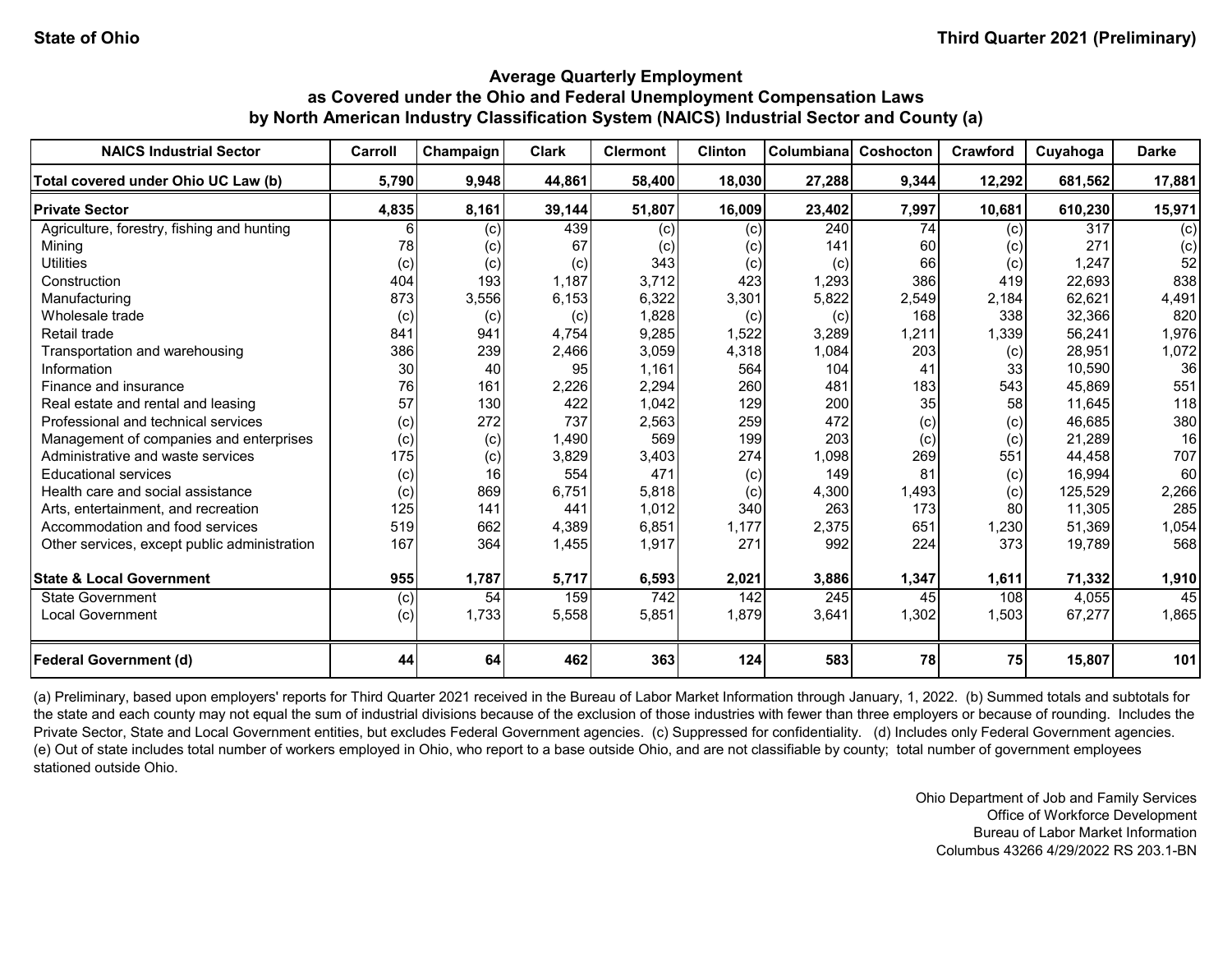| <b>NAICS Industrial Sector</b>               | <b>Defiance</b> | <b>Delaware</b> | Erie   | <b>Fairfield</b> | <b>Favette</b> | <b>Franklin</b> | <b>Fulton</b> | Gallia | Geauga | Greene |
|----------------------------------------------|-----------------|-----------------|--------|------------------|----------------|-----------------|---------------|--------|--------|--------|
| Total covered under Ohio UC Law (b)          | 14,596          | 90,468          | 38,299 | 42,752           | 10,344         | 732,652         | 17,913        | 10,248 | 35,387 | 59,360 |
| <b>Private Sector</b>                        | 12,743          | 82,209          | 33,780 | 36,691           | 9,173          | 625,040         | 15,586        | 8,704  | 32,396 | 51,637 |
| Agriculture, forestry, fishing and hunting   | 185             | (c)             | (c)    | 79               | 124            | 402             | (c)           | (c)    | (c)    | (c)    |
| Minina                                       |                 | (c)             | (c)    |                  |                | 149             | (c)           | (c)    | (c)    | (c)    |
| <b>Utilities</b>                             | (c)             | 195             | (c)    | 274              | (c)            | 3,563           | (c)           | 502    | (c)    | (c)    |
| Construction                                 | 320             | 3,615           | 1,119  | 2,719            | 302            | 30,538          | 971           | 568    | 2,621  | 1,699  |
| Manufacturing                                | 2,764           | 6,210           | 5,637  | 4,498            | 1,757          | 36,993          | 6,171         | 502    | 7,224  | 2,886  |
| Wholesale trade                              | (c)             | 2,669           | 1,014  | 918              | (c)            | 28,006          | 969           | 109    | 2,473  | 1,122  |
| Retail trade                                 | 2,312           | 11,544          | 4,607  | 6,481            | 1,812          | 63,655          | 1,570         | 1,405  | 4,563  | 9,848  |
| Transportation and warehousing               | 748             | 2,328           | (c)    | 872              | 1,312          | 49,299          | (c)           | 327    | (c)    | (c)    |
| Information                                  | 151             | 527             | 397    | 196              | 29             | 13,239          | 53            | 27     | 95     | 448    |
| Finance and insurance                        | 594             | 6,011           | 615    | 710              | 157            | 48,152          | 279           | 315    | 560    | 1,144  |
| Real estate and rental and leasing           | 90              | 920             | 278    | 541              | 55             | 13,196          | 94            | 37     | 240    | 583    |
| Professional and technical services          | 171             | 6,037           | 595    | 1,264            | (c)            | 49,010          | 259           | (c)    | 1,201  | 11,124 |
| Management of companies and enterprises      | 49              | 9,842           | 301    | 160              | (c)            | 24,438          | 65            | (c)    | 331    | 838    |
| Administrative and waste services            | 541             | 3,303           | 994    | 2,449            | 357            | 54,252          | 744           | 132    | 2,393  | 1,784  |
| <b>Educational services</b>                  | (c)             | 1,218           | 227    | 308              | (c)            | 10,776          | (c)           | (c)    | 769    | 1,808  |
| Health care and social assistance            | (c)             | 9,277           | 4,449  | 6,976            | (c)            | 110,306         | (c)           | (c)    | 4,405  | 7,055  |
| Arts, entertainment, and recreation          | 185             | 4,441           | 5,905  | 473              | 78             | 9,707           | 371           | 35     | 651    | 674    |
| Accommodation and food services              | 1,591           | 11,008          | 5,657  | 6,164            | 1,103          | 58,222          | 1,036         | 894    | 2,475  | 7,667  |
| Other services, except public administration | 526             | 2,693           | 762    | 1,601            | 222            | 21,138          | 380           | 244    | 1,305  | 1,530  |
| <b>State &amp; Local Government</b>          | 1,853           | 8,259           | 4,519  | 6,061            | 1,171          | 107,612         | 2,327         | 1,544  | 2,991  | 7,723  |
| <b>State Government</b>                      | 72              | 400             | 843    | 549              | 41             | 56,231          | 116           | 256    | 198    | 2,279  |
| <b>Local Government</b>                      | 1,781           | 7,859           | 3,676  | 5,512            | 1,130          | 51,381          | 2,211         | 1,288  | 2,793  | 5,444  |
| <b>Federal Government (d)</b>                | 86              | 247             | 240    | 231              | 52             | 13,105          | 91            | 62     | 92     | 15,558 |

(a) Preliminary, based upon employers' reports for Third Quarter 2021 received in the Bureau of Labor Market Information through January, 1, 2022. (b) Summed totals and subtotals for the state and each county may not equal the sum of industrial divisions because of the exclusion of those industries with fewer than three employers or because of rounding. Includes the Private Sector, State and Local Government entities, but excludes Federal Government agencies. (c) Suppressed for confidentiality. (d) Includes only Federal Government agencies. (e) Out of state includes total number of workers employed in Ohio, who report to a base outside Ohio, and are not classifiable by county; total number of government employees stationed outside Ohio.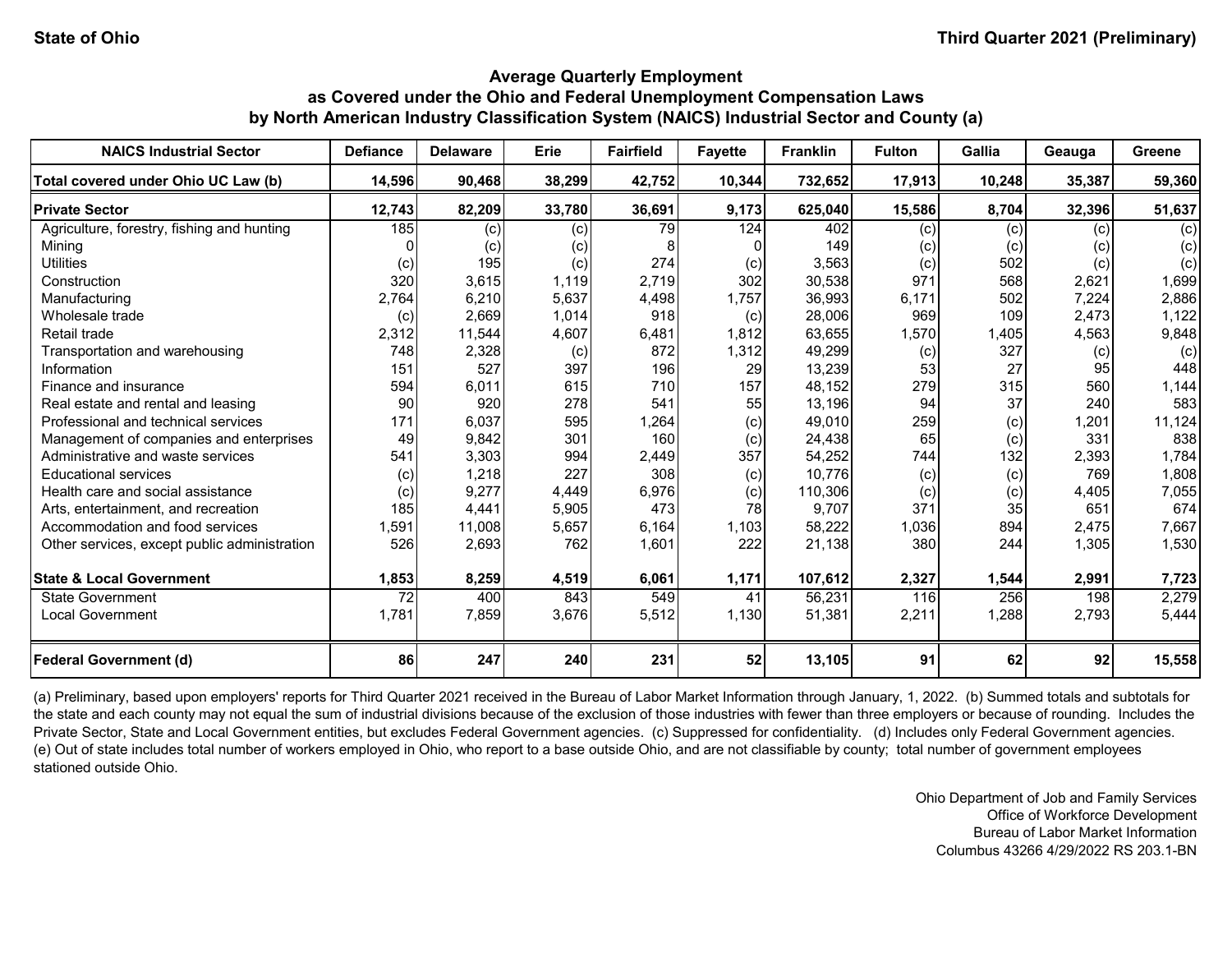| <b>NAICS Industrial Sector</b>               | <b>Guernsey</b> | <b>Hamilton</b> | <b>Hancock</b> | <b>Hardin</b> | <b>Harrison</b> | Henry    | Highland | <b>Hocking</b> | <b>Holmes</b> | <b>Huron</b> |
|----------------------------------------------|-----------------|-----------------|----------------|---------------|-----------------|----------|----------|----------------|---------------|--------------|
| Total covered under Ohio UC Law (b)          | 14,022          | 491,182         | 43,762         | 7,502         | 3,315           | 10,230   | 10,341   | 6,937          | 20,541        | 21,016       |
| <b>Private Sector</b>                        | 11,984          | 448,940         | 40,862         | 6,204         | 2,603           | 8,494    | 8,268    | 5,360          | 19,026        | 18,752       |
| Agriculture, forestry, fishing and hunting   | 35 <sub>l</sub> | 515             | (c)            | (c)           | 25              | (c)      | 42       | (c)            | 200           | 499          |
| Mining                                       | 424             | 142             | (c)            | (c)           | 77              | (c)      | 31       | (c)            | 66            |              |
| <b>Utilities</b>                             | 65              | 1,399           | 96             | 51            | (c)             | 23       | 59       | (c)            | 135           | 47           |
| Construction                                 | 493             | 23,018          | 1,281          | 132           | 140             | 790      | 474      | 299            | 2,378         | 1,814        |
| Manufacturing                                | 2,578           | 47,430          | 11,123         | 1,685         | 372             | 2,878    | 1,882    | 1,032          | 7,463         | 5,863        |
| Wholesale trade                              | 376             | 21,551          | 1,806          | 147           | (c)             | 244      | 246      | (c)            | 991           | 636          |
| Retail trade                                 | 1,482           | 39,341          | 3,944          | 775           | 271             | 1,017    | 1,828    | 924            | 2,729         | 2,152        |
| Transportation and warehousing               | 766             | 10,933          | 4,064          | 164           | 236             | 537      | 128      | 51             | 814           | 1,096        |
| Information                                  | 55              | 8,078           | 224            | 26            | 53              | 99       | 58       | 22             | 86            | 150          |
| Finance and insurance                        | 216             | 30,300          | 655            | 210           | 50              | 224      | 376      | 112            | 370           | 375          |
| Real estate and rental and leasing           | 78              | 7,760           | 352            | 27            | 96              | 62       | 64       | 232            | 145           | 158          |
| Professional and technical services          | 436             | 37,291          | 1,473          | 126           | 78              | 120      | (c)      | (c)            | 373           | (c)          |
| Management of companies and enterprises      | (c)             | 22,980          | 1,967          | 0             | (c)             | $\Omega$ | (c)      | (c)            | (c)           | (c)          |
| Administrative and waste services            | (c)             | 33,416          | 2,189          | 82            | (c)             | 224      | 376      | 284            | (c)           | 477          |
| <b>Educational services</b>                  | 60              | 9,656           | 771            | (c)           | $\Omega$        | 36       | 73       | 35             | (c)           | 258          |
| Health care and social assistance            | 2,412           | 87,180          | 5,425          | (c)           | 395             | 1,211    | 1,039    | 613            | (c)           | 2,337        |
| Arts, entertainment, and recreation          | 62              | 12,729          | 319            | 76            | (c)             | 33       | 86       | 65             | 164           | 203          |
| Accommodation and food services              | 1,827           | 41,240          | 3,894          | 719           | (c)             | 529      | 1,047    | 1,311          | 1,421         | 1,725        |
| Other services, except public administration | 300             | 13,982          | 1,216          | 202           | 174             | 301      | 308      | 178            | 372           | 643          |
| <b>State &amp; Local Government</b>          | 2,038           | 42,242          | 2,900          | 1,298         | 712             | 1,736    | 2,073    | 1,577          | 1,515         | 2,264        |
| State Government                             | 439             | 8,874           | 165            | 36            | 47              | 41       | 96       | 180            | 41            | 69           |
| <b>Local Government</b>                      | 1,599           | 33,368          | 2,735          | 1,262         | 665             | 1,695    | 1,977    | 1,397          | 1,474         | 2,195        |
| <b>Federal Government (d)</b>                | 111             | 8,387           | 141            | 62            | 49              | 56       | 93       | 46             | 60            | 123          |

(a) Preliminary, based upon employers' reports for Third Quarter 2021 received in the Bureau of Labor Market Information through January, 1, 2022. (b) Summed totals and subtotals for the state and each county may not equal the sum of industrial divisions because of the exclusion of those industries with fewer than three employers or because of rounding. Includes the Private Sector, State and Local Government entities, but excludes Federal Government agencies. (c) Suppressed for confidentiality. (d) Includes only Federal Government agencies. (e) Out of state includes total number of workers employed in Ohio, who report to a base outside Ohio, and are not classifiable by county; total number of government employees stationed outside Ohio.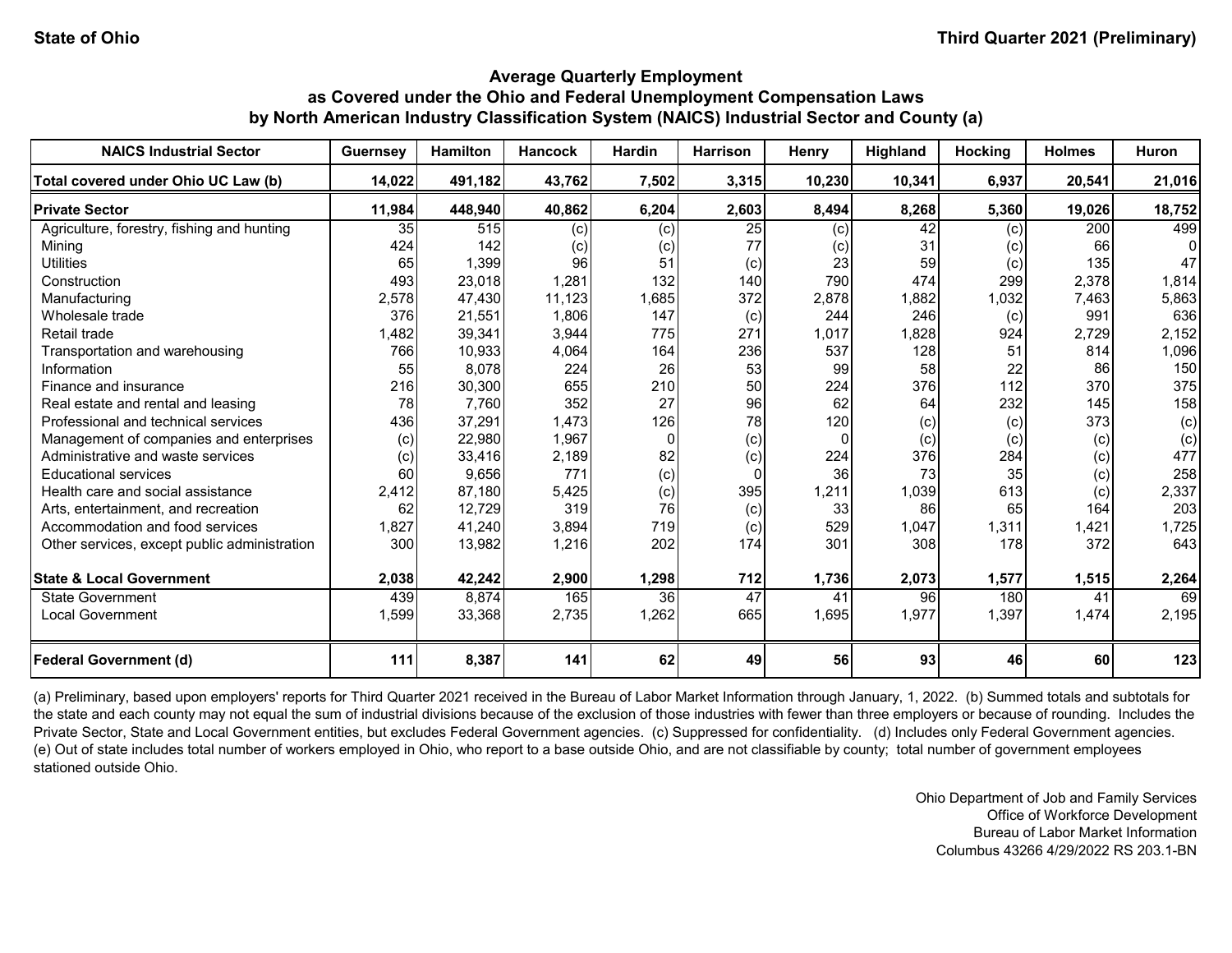| <b>NAICS Industrial Sector</b>               | <b>Jackson</b> | Jefferson                  | Knox   | Lake   | Lawrence | Licking | Logan  | Lorain | Lucas   | <b>Madison</b> |
|----------------------------------------------|----------------|----------------------------|--------|--------|----------|---------|--------|--------|---------|----------------|
| Total covered under Ohio UC Law (b)          | 9,730          | 20,369                     | 19,429 | 92,475 | 13,392   | 75,104  | 18,222 | 94,724 | 192,569 | 18,580         |
| <b>Private Sector</b>                        | 8,339          | 16,206                     | 16,915 | 82,760 | 11,057   | 67,316  | 16,104 | 81,125 | 168,924 | 15,637         |
| Agriculture, forestry, fishing and hunting   | 38             | (c)                        | 83     | 901    | (c)      | 807     | (c)    | (c)    | 243     | 207            |
| Mining                                       | 18             | $\left( \mathrm{c}\right)$ | 96     | 182    | (c)      | 41      | (c)    | (c)    | 175     |                |
| <b>Utilities</b>                             | 47             | 551                        | 45     | 821    | 132      | 239     | 32     | 240    | 395     |                |
| Construction                                 | 470            | 1,206                      | 1,086  | 4,158  | 885      | 3,460   | 556    | 4,887  | 8.649   | 690            |
| Manufacturing                                | 2,527          | 1,293                      | 4,201  | 20,828 | (c)      | 7,460   | 4,857  | 16.084 | 25.757  | 3,856          |
| Wholesale trade                              | 131            | 500                        | 472    | 3,250  | 218      | 1,435   | 288    | 3,430  | 6,505   | 281            |
| Retail trade                                 | 1,398          | 2,567                      | 2,163  | 12,191 | 1,721    | 8,298   | 1,741  | 12,788 | 21,553  | 1,832          |
| Transportation and warehousing               | 227            | 1,443                      | 218    | 1,195  | 734      | 19,199  | 2,068  | 2,354  | 6,005   | 4,340          |
| Information                                  | 54             | 131                        | 78     | 677    | 59       | 282     | 63     | 542    | 1,776   | 26             |
| Finance and insurance                        | 230            | 243                        | 381    | 1,525  | 216      | 1,940   | 277    | 1,513  | 4,962   | 168            |
| Real estate and rental and leasing           | 68             | 260                        | 155    | 856    | 143      | 447     | 349    | 924    | 2,331   | 121            |
| Professional and technical services          | 109            | 266                        | 422    | 3,264  | 188      | 2,350   | (c)    | 2,454  | 7,389   | 722            |
| Management of companies and enterprises      | 41             |                            | 85     | 1,404  | 83       | 1,599   | (c)    | 1,194  | 4,377   | 0              |
| Administrative and waste services            | 439            | 854                        | 806    | 6,148  | 1,034    | 3,437   | 862    | 5,009  | 11,543  | 887            |
| <b>Educational services</b>                  | (c)            | 683                        | 1,273  | 1,265  | 130      | 1,002   | 26     | 2,160  | 3,157   | (c)            |
| Health care and social assistance            | (c)            | 3,733                      | 2,903  | 10,687 | 3,005    | 6,596   | 1,845  | 13,252 | 35,874  | (c)            |
| Arts, entertainment, and recreation          | 32             | 225                        | 158    | 1,183  | 41       | 943     | 223    | 1,564  | 3,928   | 50             |
| Accommodation and food services              | 943            | 1,714                      | 1,739  | 9,525  | 1,239    | 5,419   | 1,722  | 9,042  | 18,580  | 1,145          |
| Other services, except public administration | 176            | 529                        | 550    | 2,699  | 328      | 2,360   | 339    | 2,763  | 5.724   | 248            |
| <b>State &amp; Local Government</b>          | 1,391          | 4,163                      | 2,514  | 9,715  | 2,335    | 7,788   | 2,118  | 13,599 | 23,645  | 2,943          |
| <b>State Government</b>                      | 126            | 70                         | 275    | 83     | 126      | 1,027   | 89     | 1,111  | 6,684   | 1,194          |
| <b>Local Government</b>                      | 1,265          | 4,093                      | 2,239  | 9,632  | 2,209    | 6,761   | 2,029  | 12,488 | 16,961  | 1,749          |
| <b>Federal Government (d)</b>                | 71             | 159                        | 107    | 419    | 121      | 360     | 113    | 1,106  | 1,783   | 82             |

(a) Preliminary, based upon employers' reports for Third Quarter 2021 received in the Bureau of Labor Market Information through January, 1, 2022. (b) Summed totals and subtotals for the state and each county may not equal the sum of industrial divisions because of the exclusion of those industries with fewer than three employers or because of rounding. Includes the Private Sector, State and Local Government entities, but excludes Federal Government agencies. (c) Suppressed for confidentiality. (d) Includes only Federal Government agencies. (e) Out of state includes total number of workers employed in Ohio, who report to a base outside Ohio, and are not classifiable by county; total number of government employees stationed outside Ohio.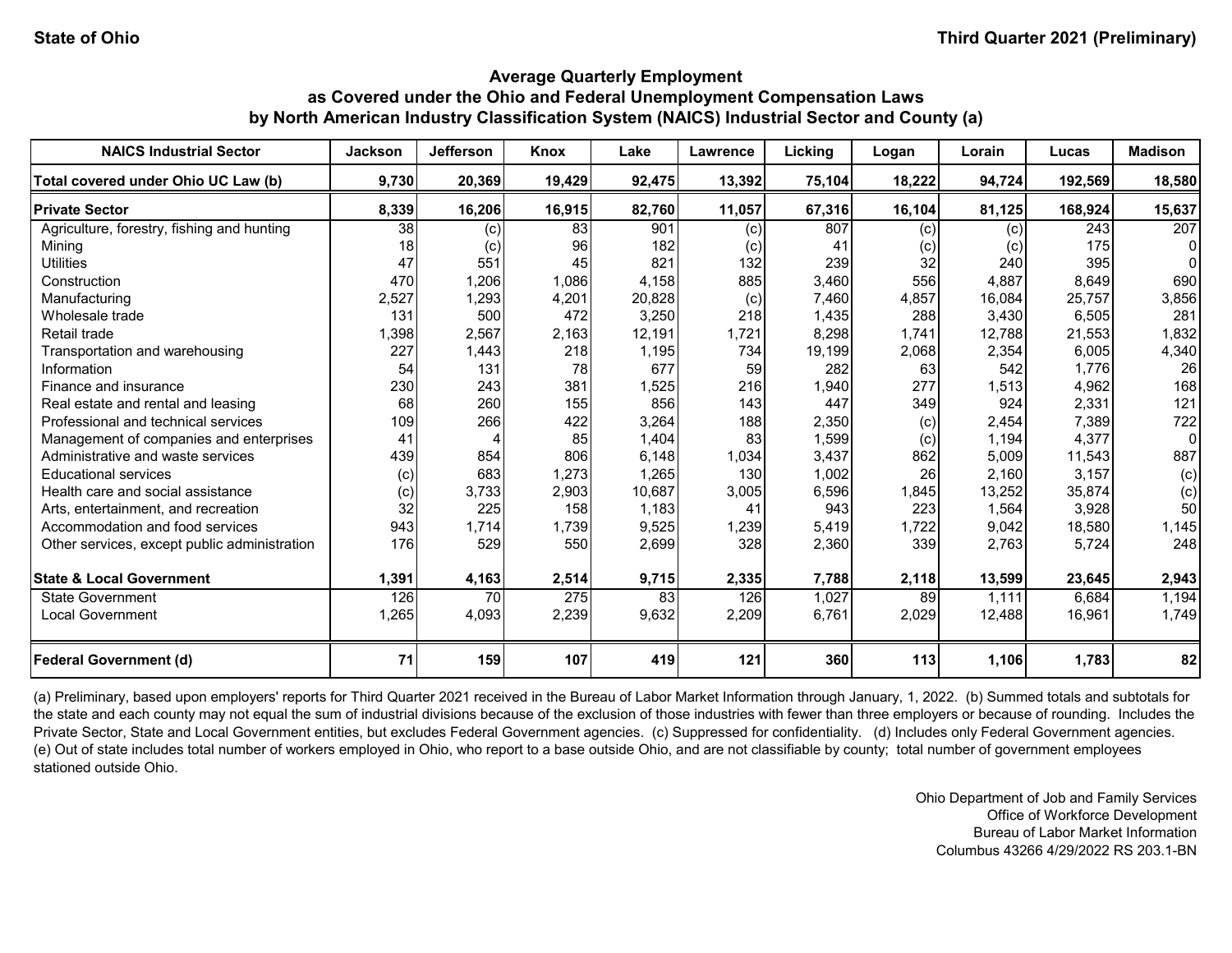| <b>NAICS Industrial Sector</b>               | <b>Mahoning</b> | <b>Marion</b>     | <b>Medina</b>   | <b>Meigs</b> | <b>Mercer</b> | Miami  | <b>Monroe</b>   | Montgomery | Morgan | <b>Morrow</b> |
|----------------------------------------------|-----------------|-------------------|-----------------|--------------|---------------|--------|-----------------|------------|--------|---------------|
| Total covered under Ohio UC Law (b)          | 90,484          | 23,422            | 59,296          | 3,512        | 19,295        | 40,306 | 2,846           | 237,549    | 2,658  | 5,464         |
| <b>Private Sector</b>                        | 79,662          | 19,860            | 53,065          | 2,563        | 16,767        | 35,902 | 2,089           | 213,057    | 2,060  | 4,036         |
| Agriculture, forestry, fishing and hunting   | 225             | (c)               | 273             | (c)          | (c)           | 106    | (c)             | 217        |        | 46            |
| Mining                                       | 125             | $\left( c\right)$ | 13              | (c)          | (c)           | 58     | (c)             | 31         | 32     | 10            |
| <b>Utilities</b>                             | 325             | 102               | 68              | 31           | (c)           | (c)    | 57              | 725        | 20     | (c)           |
| Construction                                 | 4,899           | 515               | 4,120           | 271          | 1,163         | 2,047  | 252             | 9,899      | 92     | 537           |
| Manufacturing                                | 9,148           | 5,803             | 8,670           | 125          | 5,909         | 10,671 | 113             | 27,040     | 458    | 757           |
| Wholesale trade                              | 4,178           | 656               | 3,495           | 50           | (c)           | (c)    | 37              | 8,548      | 299    | 126           |
| Retail trade                                 | 11,371          | 2,657             | 8,214           | 585          | 2,000         | 4,326  | 312             | 23,332     | 251    | 642           |
| Transportation and warehousing               | 3,344           | 742               | 2,369           | 53           | 1,258         | 2,118  | 264             | 9,055      |        | (c)           |
| Information                                  | 803             | 119               | 289             | 16           | 125           | 87     | 13              | 5,606      | 20     | 11            |
| Finance and insurance                        | 1,646           | 328               | 1,124           | 117          | 580           | 637    | 99              | 10,381     | 89     | 75            |
| Real estate and rental and leasing           | 877             | 427               | 538             | 36           | 59            | 238    | 43              | 2,833      |        | 42            |
| Professional and technical services          | 2,681           | 239               | 2,330           | (c)          | 361           | 1,038  | 56              | 12,603     | 29     | (c)           |
| Management of companies and enterprises      | 1,150           | 124               | 3,003           | (c)          | (c)           | 573    | $\Omega$        | 3,153      |        | (c)           |
| Administrative and waste services            | 5,496           | 1,380             | 2,825           | 140          | (c)           | 2,275  | 70              | 13,951     | 46     | 204           |
| <b>Educational services</b>                  | 526             | 72                | 556             | (c)          | 64            | 260    | 27              | 5,664      | (c)    |               |
| Health care and social assistance            | 18,601          | 3,930             | 6,098           | (c)          | 1,492         | 4,101  | 296             | 48,163     | (c)    | 609           |
| Arts, entertainment, and recreation          | 1,665           | 153               | 1,215           | (c)          | 115           | 321    | (c)             | 3,239      | (c)    | 148           |
| Accommodation and food services              | 9,714           | 1,872             | 6,038           | (c)          | 1,310         | 3,728  | (c)             | 21,818     | (c)    | 510           |
| Other services, except public administration | 2,888           | 570               | 1,825           | 83           | 673           | 1,265  | 81              | 6,800      | 28     | 99            |
| <b>State &amp; Local Government</b>          | 10,822          | 3,562             | 6,231           | 949          | 2,528         | 4,404  | 757             | 24,492     | 598    | 1,428         |
| State Government                             | 2,221           | 636               | $\overline{98}$ | 41           | 138           | 117    | $\overline{37}$ | 986        | 64     | 64            |
| <b>Local Government</b>                      | 8,601           | 2,926             | 6,133           | 908          | 2,390         | 4,287  | 720             | 23,506     | 534    | 1,364         |
| <b>Federal Government (d)</b>                | 1,153           | 111               | 379             | 62           | 92            | 192    | 51              | 4,384      | 47     | 47            |

(a) Preliminary, based upon employers' reports for Third Quarter 2021 received in the Bureau of Labor Market Information through January, 1, 2022. (b) Summed totals and subtotals for the state and each county may not equal the sum of industrial divisions because of the exclusion of those industries with fewer than three employers or because of rounding. Includes the Private Sector, State and Local Government entities, but excludes Federal Government agencies. (c) Suppressed for confidentiality. (d) Includes only Federal Government agencies. (e) Out of state includes total number of workers employed in Ohio, who report to a base outside Ohio, and are not classifiable by county; total number of government employees stationed outside Ohio.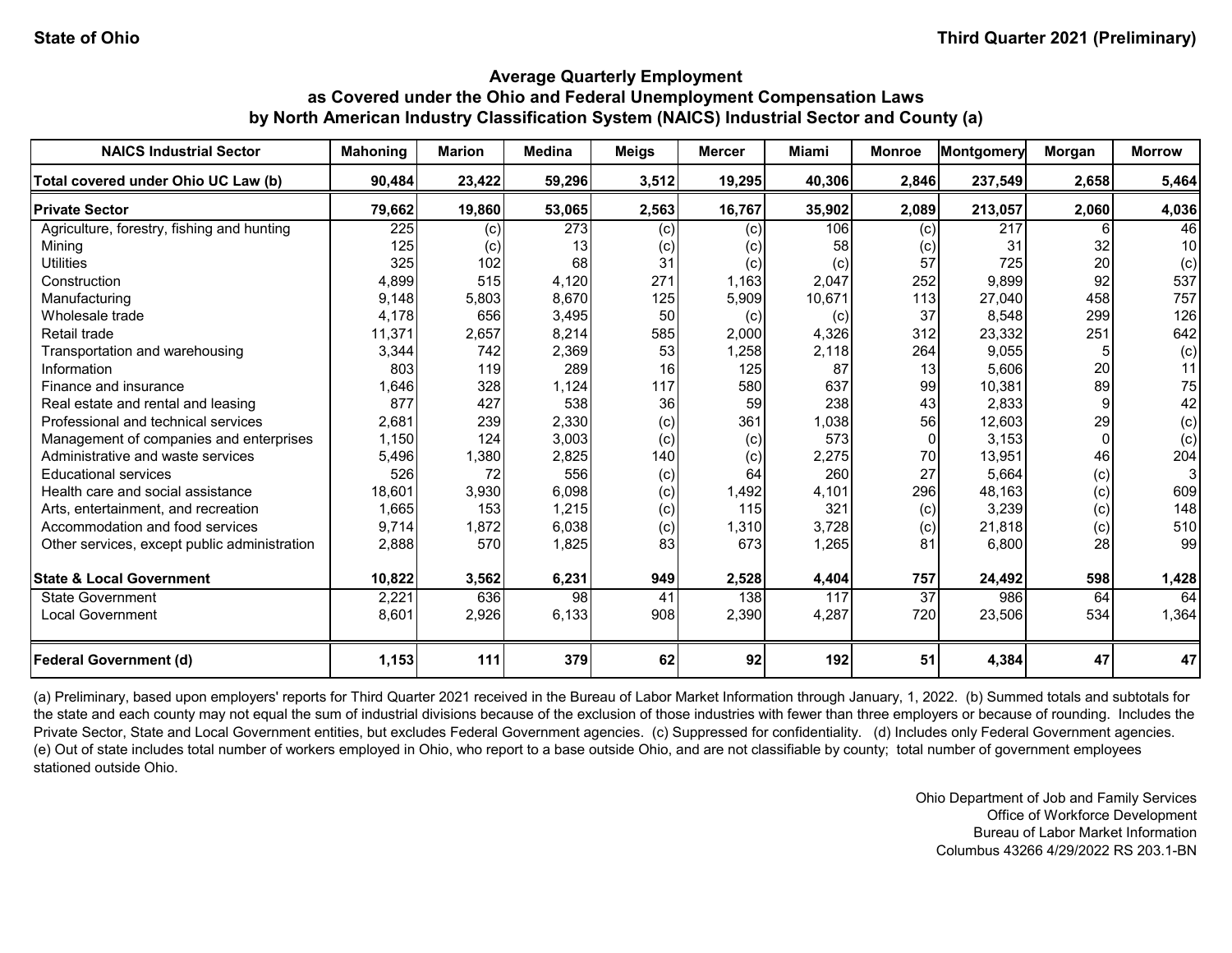| <b>NAICS Industrial Sector</b>               | <b>Muskingum</b> | <b>Noble</b>    | <b>Ottawa</b> | <b>Paulding</b> | <b>Perry</b> | <b>Pickaway</b> | <b>Pike</b> | Portage | <b>Preble</b> | <b>Putnam</b> |
|----------------------------------------------|------------------|-----------------|---------------|-----------------|--------------|-----------------|-------------|---------|---------------|---------------|
| Total covered under Ohio UC Law (b)          | 33,062           | 2,894           | 14,567        | 4,679           | 6,041        | 14,172          | 9,693       | 52,031  | 11,090        | 12,052        |
| <b>Private Sector</b>                        | 28,693           | 1,932           | 12,632        | 3,714           | 4,597        | 10,887          | 8,449       | 43,032  | 9,519         | 10,573        |
| Agriculture, forestry, fishing and hunting   | 34               |                 | 103           | (c)             | 14           | 202             | (c)         | 194     | (c)           | 125           |
| Minina                                       | 855              | 128             | 116           | (c)             | 111          | 32              | (c)         | 193     | (c)           | 21            |
| <b>Utilities</b>                             | 234              | (c)             | (c)           | (c)             | 25           | 36              | (c)         | (c)     | (c)           | (c)           |
| Construction                                 | 1,344            | 133             | 776           | 114             | 455          | 976             | 393         | 2,315   | 464           | 1,001         |
| Manufacturing                                | 3,016            | 211             | 1,968         | 1,138           | 801          | 2,286           | 688         | 10,003  | 3,979         | 3,787         |
| Wholesale trade                              | 812              | (c)             | (c)           | (c)             | 171          | 378             | (c)         | 3,020   | (c)           | 416           |
| Retail trade                                 | 4,869            | 281             | 1,568         | 358             | 741          | 1,481           | 968         | 6,772   | 1,157         | 1,132         |
| Transportation and warehousing               | 2,112            | 140             | 481           | 294             | 66           | 623             | 656         | (c)     | 410           | (c)           |
| Information                                  | 670              | 23              | 29            | 18              | 10           | 28              | 33          | 382     | 13            | 53            |
| Finance and insurance                        | 671              | 72              | 296           | 93              | 152          | 262             | 189         | 662     | 186           | 288           |
| Real estate and rental and leasing           | 241              |                 | 172           | 26              | 16           | 149             | 43          | 531     | 63            | 40            |
| Professional and technical services          | 644              | 110             | (c)           | 72              | 106          | 175             | (c)         | 1,896   | (c)           | (c)           |
| Management of companies and enterprises      | 170              | (c)             | (c)           | (c)             | 106          | 73              | (c)         | 888     | (c)           | (c)           |
| Administrative and waste services            | 1,040            | (c)             | 288           | (c)             | 108          | 573             | 2,171       | 1,374   | 247           | 327           |
| <b>Educational services</b>                  | 366              | $\Omega$        | 50            | (c)             | 68           | (c)             | 32          | 487     | 61            | 150           |
| Health care and social assistance            | 6,579            | 311             | 1,590         | (c)             | 835          | (c)             | 1,660       | 5,102   | 1,042         | 1,214         |
| Arts, entertainment, and recreation          | 399              | (c)             | 862           | (c)             | 33           | 92              | (c)         | 716     | 23            | 162           |
| Accommodation and food services              | 3,476            | (c)             | 2,946         | (c)             | 605          | 1,325           | (c)         | 5,278   | 957           | 958           |
| Other services, except public administration | 1,162            | 56              | 411           | 78              | 175          | 371             | 174         | 1,426   | 288           | 391           |
| <b>State &amp; Local Government</b>          | 4,369            | 962             | 1,935         | 965             | 1,444        | 3,285           | 1,244       | 8,999   | 1,571         | 1,479         |
| State Government                             | 212              | (c)             | 181           | $\overline{37}$ | 40           | 1,295           | 97          | 3,701   | 64            | 46            |
| <b>Local Government</b>                      | 4,157            | (c)             | 1,754         | 928             | 1,404        | 1,990           | 1,147       | 5,298   | 1,507         | 1,433         |
| <b>Federal Government (d)</b>                | 219              | 19 <sup>l</sup> | 266           | 47              | 62           | 94              | 61          | 342     | 79            | 63            |

(a) Preliminary, based upon employers' reports for Third Quarter 2021 received in the Bureau of Labor Market Information through January, 1, 2022. (b) Summed totals and subtotals for the state and each county may not equal the sum of industrial divisions because of the exclusion of those industries with fewer than three employers or because of rounding. Includes the Private Sector, State and Local Government entities, but excludes Federal Government agencies. (c) Suppressed for confidentiality. (d) Includes only Federal Government agencies. (e) Out of state includes total number of workers employed in Ohio, who report to a base outside Ohio, and are not classifiable by county; total number of government employees stationed outside Ohio.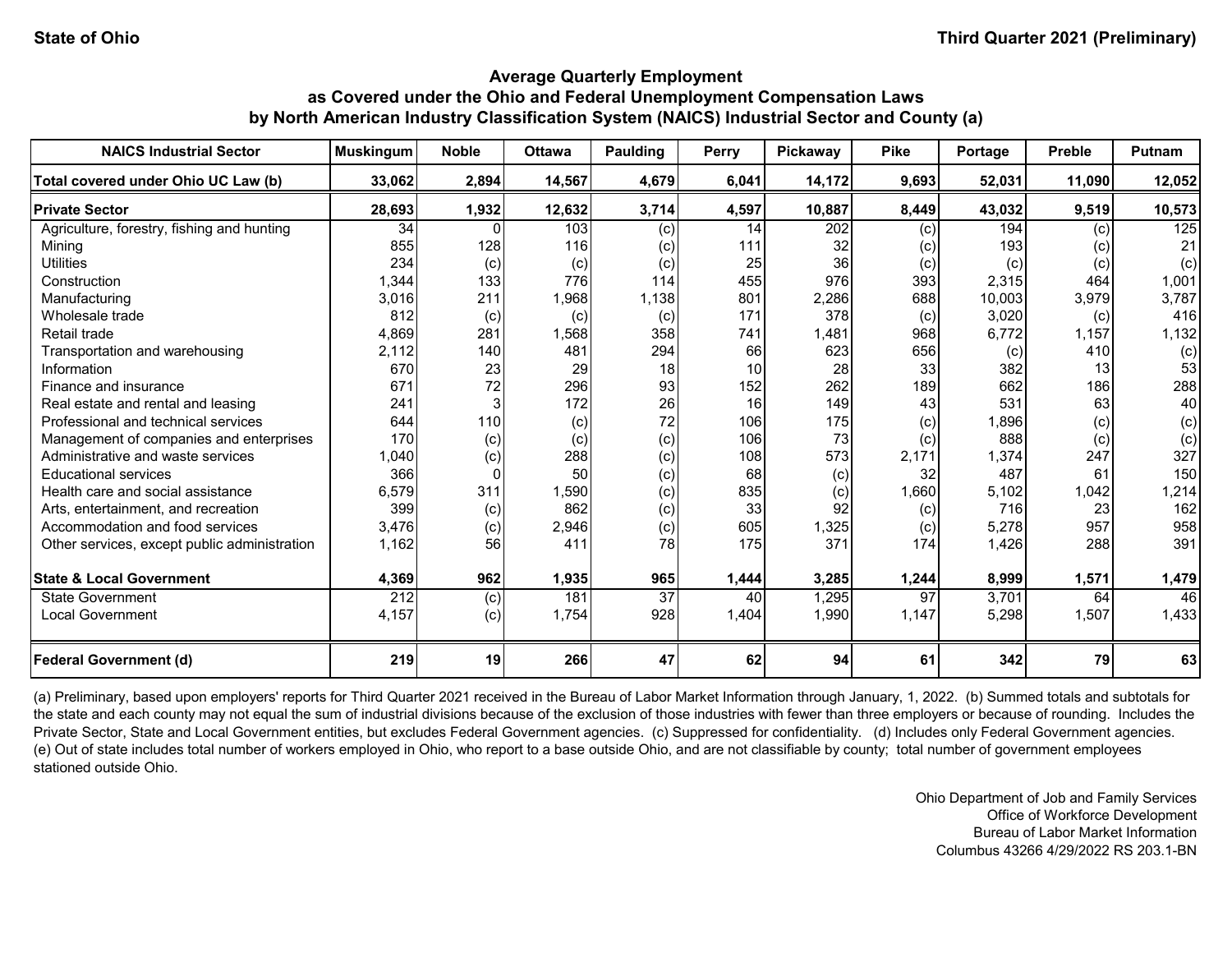| <b>NAICS Industrial Sector</b>               | <b>Richland</b> | <b>Ross</b> | Sandusky        | <b>Scioto</b> | <b>Seneca</b> | <b>Shelby</b>   | <b>Stark</b> | <b>Summit</b> | <b>Trumbull</b> | Tuscarawas |
|----------------------------------------------|-----------------|-------------|-----------------|---------------|---------------|-----------------|--------------|---------------|-----------------|------------|
| Total covered under Ohio UC Law (b)          | 47,349          | 27,202      | 24,810          | 23,468        | 18,531        | 26,648          | 152,154      | 251,796       | 60,174          | 35,796     |
| <b>Private Sector</b>                        | 40,916          | 22,853      | 22,188          | 18,762        | 16,201        | 24,584          | 135,598      | 228,188       | 52,229          | 31,196     |
| Agriculture, forestry, fishing and hunting   | (c)             | 89          | (c)             | (c)           | 78            | 163             | 317          | 238           | 117             | 170        |
| Mining                                       | (c)             | 16          | (c)             | (c)           | 150           |                 | 308          | 92            | 58              | 704        |
| <b>Utilities</b>                             | 143             | 195         | 47              | 99            | 116           | (c)             | 648          | 1,011         | 135             | 109        |
| Construction                                 | 2,214           | 800         | 1,001           | 655           | 975           | 1,519           | 7,488        | 12,276        | 2,755           | 1,549      |
| Manufacturing                                | 9,318           | 4,518       | 9,004           | 1,522         | 4,440         | 12,562          | 24,034       | 26,902        | 7,127           | 7,978      |
| Wholesale trade                              | 1,516           | 593         | 491             | 401           | 750           | 1,175           | 5,789        | 12,425        | 2,000           | 1,102      |
| Retail trade                                 | 6,225           | 3,707       | 2,354           | 2,818         | 2,141         | 1,878           | 18,340       | 27,799        | 9,345           | 4,218      |
| Transportation and warehousing               | 1,438           | 1,077       | 747             | 504           | 515           | (c)             | 3,413        | 11,379        | 3,305           | 764        |
| Information                                  | 329             | 172         | 128             | 108           | 125           | 83              | 1,262        | 4,137         | 249             | 216        |
| Finance and insurance                        | 955             | 512         | 502             | 350           | 404           | 290             | 5,148        | 8,512         | 1,186           | 790        |
| Real estate and rental and leasing           | 322             | 201         | 287             | 247           | 53            | 101             | 1,403        | 2,917         | 874             | 336        |
| Professional and technical services          | 823             | 321         | 356             | 509           | (c)           | 349             | 4,775        | 13,427        | 931             | 948        |
| Management of companies and enterprises      | 79              | 119         | 257             | 78            | (c)           | 15 <sup>1</sup> | 1,819        | 13,068        | 471             | 127        |
| Administrative and waste services            | 2,946           | 1,131       | 951             | 532           | 397           | 1,221           | 8,690        | 14,984        | 3,641           | 2,242      |
| <b>Educational services</b>                  | 514             | 74          | (c)             | 145           | 722           | (c)             | 2,406        | 3,538         | 448             | 189        |
| Health care and social assistance            | 7,243           | 5,725       | (c)             | 7,622         | 2,207         | (c)             | 26,366       | 43,120        | 9,693           | 4,586      |
| Arts, entertainment, and recreation          | 587             | 214         | 312             | 64            | 97            | 154             | 2,131        | 4,250         | 938             | 520        |
| Accommodation and food services              | 4.805           | 2,876       | 2,026           | 2,550         | 1,982         | 1,486           | 15,743       | 20,591        | 6,983           | 3,620      |
| Other services, except public administration | 1,329           | 512         | 617             | 520           | 609           | 688             | 5,520        | 7,524         | 1,973           | 1,028      |
| <b>State &amp; Local Government</b>          | 6,433           | 4,349       | 2,622           | 4,706         | 2,330         | 2,064           | 16,556       | 23,608        | 7,945           | 4,600      |
| State Government                             | 1,362           | 1,422       | $\overline{92}$ | 1,574         | 249           | 183             | 1,200        | 3,453         | 691             | 428        |
| <b>Local Government</b>                      | 5,071           | 2,927       | 2,530           | 3,132         | 2,081         | 1,881           | 15,356       | 20,155        | 7,254           | 4,172      |
| <b>Federal Government (d)</b>                | 548             | 1,528       | 109             | 168           | 112           | 67              | 933          | 1,915         | 478             | 251        |

(a) Preliminary, based upon employers' reports for Third Quarter 2021 received in the Bureau of Labor Market Information through January, 1, 2022. (b) Summed totals and subtotals for the state and each county may not equal the sum of industrial divisions because of the exclusion of those industries with fewer than three employers or because of rounding. Includes the Private Sector, State and Local Government entities, but excludes Federal Government agencies. (c) Suppressed for confidentiality. (d) Includes only Federal Government agencies. (e) Out of state includes total number of workers employed in Ohio, who report to a base outside Ohio, and are not classifiable by county; total number of government employees stationed outside Ohio.